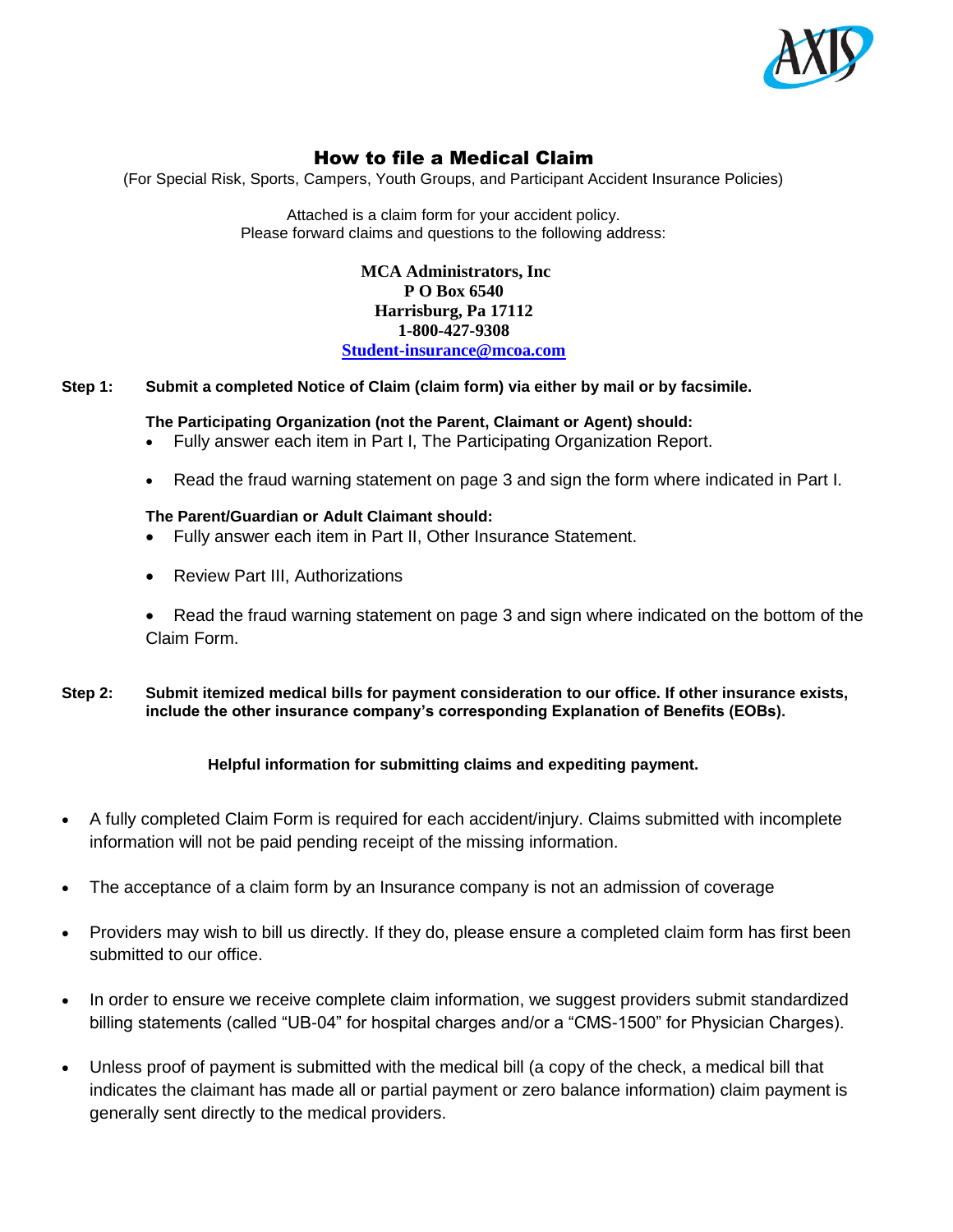

# **MCA Administrators, Inc P O Box 6540 Phone: 1-800-427-9308**

# **Harrisburg, PA 17112 Student-insurance@mcoa.com**

|                                                                                                                                                                                                                                                                                                                                                                                                                                                                                                                                                                                                                                    |                                                    | <b>PART I-PARTICIPATING ORGANIZATION STATEMENT</b> |                           |                                                                   |                                                                                                                                              |                           |  |
|------------------------------------------------------------------------------------------------------------------------------------------------------------------------------------------------------------------------------------------------------------------------------------------------------------------------------------------------------------------------------------------------------------------------------------------------------------------------------------------------------------------------------------------------------------------------------------------------------------------------------------|----------------------------------------------------|----------------------------------------------------|---------------------------|-------------------------------------------------------------------|----------------------------------------------------------------------------------------------------------------------------------------------|---------------------------|--|
| <b>Policy Number:</b>                                                                                                                                                                                                                                                                                                                                                                                                                                                                                                                                                                                                              |                                                    |                                                    | <b>Organization Name:</b> |                                                                   |                                                                                                                                              | Event, Activity or Sport: |  |
| <b>Claimant's Name (Injured Person)</b>                                                                                                                                                                                                                                                                                                                                                                                                                                                                                                                                                                                            |                                                    | <b>Social Security Number</b>                      |                           | Gender<br>ПM<br>$\Box$ F                                          | Date of Birth                                                                                                                                | <b>E-Mail Address</b>     |  |
| Address of Injured Person and Best Contact Phone Number (Include Area Code)                                                                                                                                                                                                                                                                                                                                                                                                                                                                                                                                                        |                                                    |                                                    |                           |                                                                   |                                                                                                                                              |                           |  |
| Date and Time of Accident                                                                                                                                                                                                                                                                                                                                                                                                                                                                                                                                                                                                          | <b>Place where Accident Occurred</b>               |                                                    |                           | The injured person was a:<br>□ Participant □ Staff Member □ Other |                                                                                                                                              |                           |  |
| <b>Dental</b><br><b>Claims</b>                                                                                                                                                                                                                                                                                                                                                                                                                                                                                                                                                                                                     | Indicate which Teeth were Involved in the Accident |                                                    |                           |                                                                   | Describe Condition of Injured Teeth Prior to Accident:<br>□ Whole, Sound, and Natural<br>$\Box$ Filled<br>$\Box$ Artificial<br>$\Box$ Capped |                           |  |
| Type of Injury (Indicate Part of Body Injured - e.g. broken arm, sprained ankle, etc.)<br>Did Injury Result in Death?<br>$\Box$ YES<br>$\square$ NO                                                                                                                                                                                                                                                                                                                                                                                                                                                                                |                                                    |                                                    |                           |                                                                   |                                                                                                                                              |                           |  |
| Describe How Accident Occurred - Provide All Possible Details                                                                                                                                                                                                                                                                                                                                                                                                                                                                                                                                                                      |                                                    |                                                    |                           |                                                                   |                                                                                                                                              |                           |  |
| Did Accident Occur (Check Yes or No for Each of the Following):<br>A. During a participating organization sponsored & supervised, or sanctioned activity?<br>ΠYES<br>$\square$ NO<br>B. On activity premises?<br>$\Box$ YES<br>$\square$ NO<br>C. While traveling directly and uninterruptedly to or from the activity?<br>$\Box$ YES<br>$\square$ NO<br>D. During a participating organization practice?<br>$\Box$ YES<br>$\square$ NO<br>$\sqcap$ YES<br>$\square$ NO<br>or competition?<br><b>Signature of Participating Organization Representative</b><br>Name and Title of Participating Organization Representative<br>Date |                                                    |                                                    |                           |                                                                   |                                                                                                                                              |                           |  |
| <b>PART II - OTHER INSURANCE STATEMENT</b>                                                                                                                                                                                                                                                                                                                                                                                                                                                                                                                                                                                         |                                                    |                                                    |                           |                                                                   |                                                                                                                                              |                           |  |
| Do you/spouse/parent have medical/health care or are you enrolled as an individual, employee or dependent member of a Health Maintenance<br>Organization (HMO) or similar prepaid health care plan, or any other type of accident/health/sickness plan coverage through an employer, a<br>parent's employer or other source? □ YES □ NO                                                                                                                                                                                                                                                                                            |                                                    |                                                    |                           |                                                                   |                                                                                                                                              |                           |  |
| If Yes, name of insurance company::                                                                                                                                                                                                                                                                                                                                                                                                                                                                                                                                                                                                |                                                    | Policy #:                                          |                           |                                                                   |                                                                                                                                              |                           |  |
| Mother's (Guardian's) primary employer name, address & telephone: __________________________________                                                                                                                                                                                                                                                                                                                                                                                                                                                                                                                               |                                                    |                                                    |                           |                                                                   |                                                                                                                                              |                           |  |
|                                                                                                                                                                                                                                                                                                                                                                                                                                                                                                                                                                                                                                    |                                                    |                                                    |                           |                                                                   |                                                                                                                                              |                           |  |
| Are you eligible to receive benefits under any governmental plan or program, including Medicare?<br>$\Box$ NO If yes, please explain: $\Box$<br>$\Box$ YES                                                                                                                                                                                                                                                                                                                                                                                                                                                                         |                                                    |                                                    |                           |                                                                   |                                                                                                                                              |                           |  |
| IF OTHER INSURANCE OR HEALTH CARE PLANS EXIST, PLEASE SUBMIT COPIES of their EXPLANATION OF BENEFITS along with your<br>claim.                                                                                                                                                                                                                                                                                                                                                                                                                                                                                                     |                                                    |                                                    |                           |                                                                   |                                                                                                                                              |                           |  |

# **PART III – AUTHORIZATIONS**

I authorize medical payments to physician or supplier for services described on any attached statements enclosed. If not signed, please provide proof of payment.

### **SIGNATURE DATE**

I authorize any physician, medical professional, hospital, covered entity as defined under HIPAA, insurer or other organization or person having any records, dates or information concerning the claimant to disclose when requested to do so, all information with respect to any injury, policy coverage, medical history, consultation, prescription or treatment, and copies of all hospital or medical records or all such records in their entirety to *AXIS Insurance Company* or its designated administrator*.* A photo static copy of this authorization shall be considered as effective and valid as the original.

I agree that should it be determined at a later date there is other insurance (or similar), to reimburse *AXIS Insurance Company* to the extent of any amount collectible.

I understand that any person who knowingly and with the intent to defraud or deceive any insurance company; files a claim containing any material by false, incomplete or misleading information may be subject to prosecution for insurance fraud.